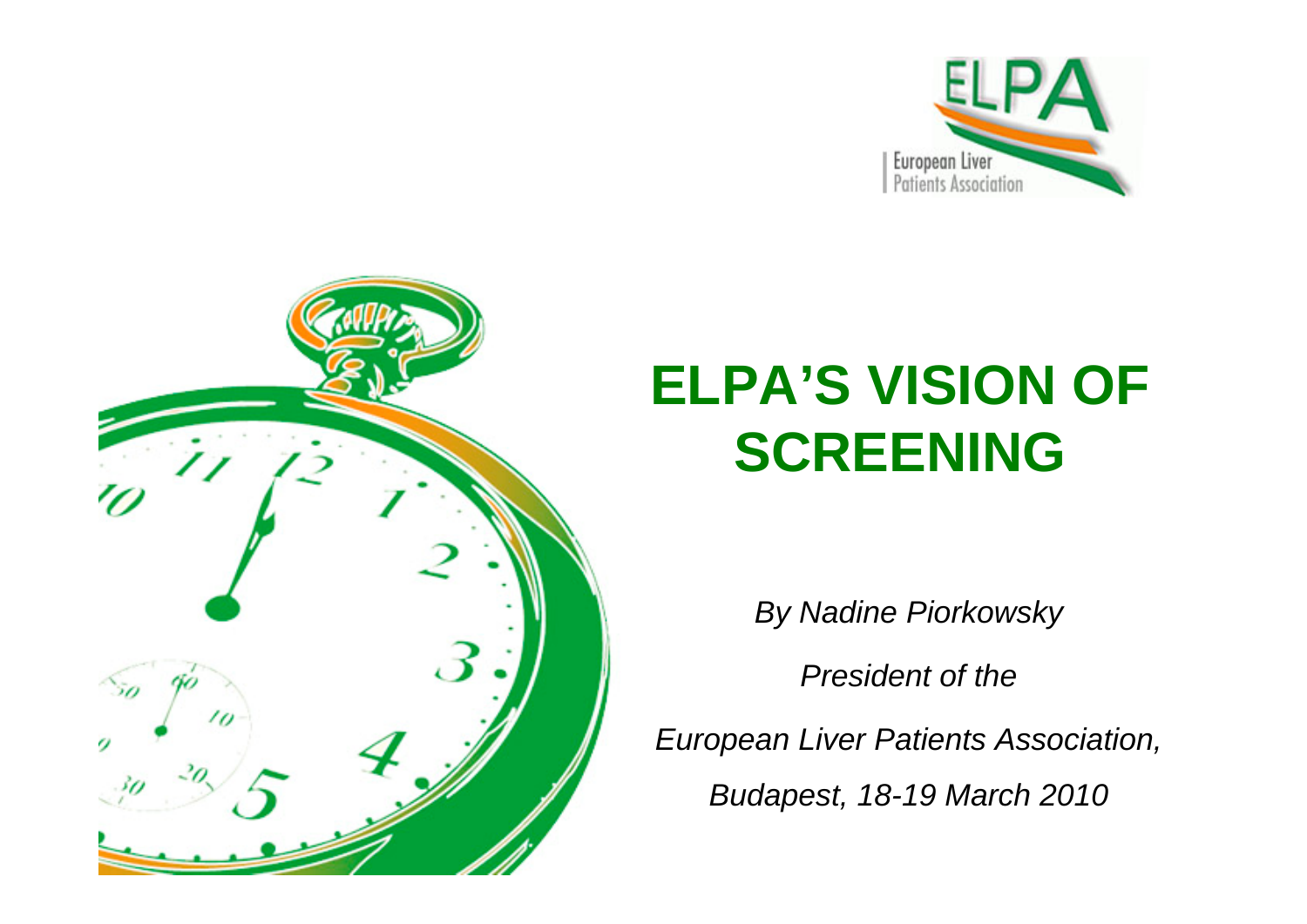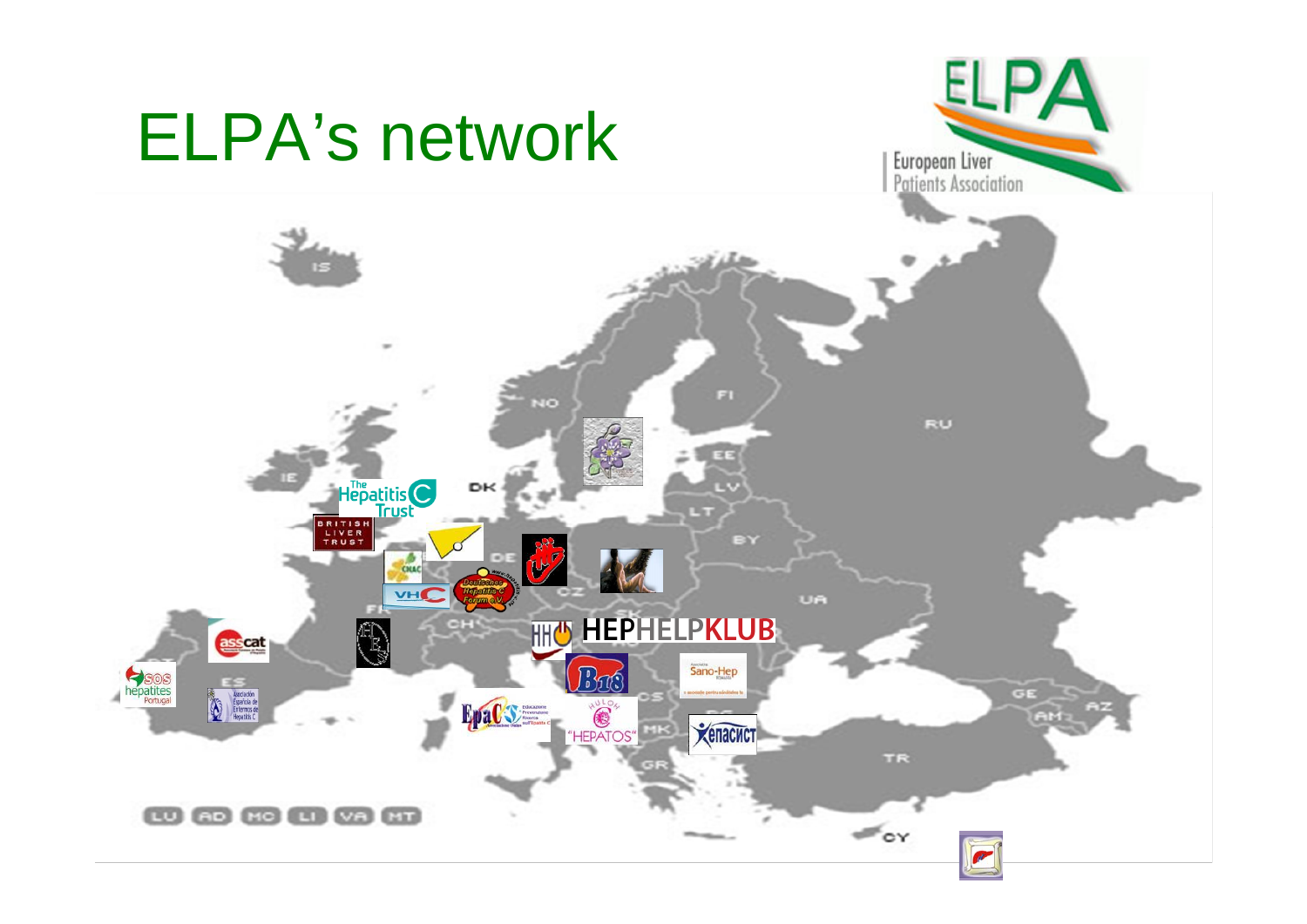# **The Patient's View**



• a viral time bomb: Up to 9 out of 10 chronic hepatitis carriers are unaware of their infection

• Patients have a **right** to know that they are infected: This way,

 $\triangleright$  they can receive treatment and their disease can be controlled or cured

 $\triangleright$  they can prevent further transmission

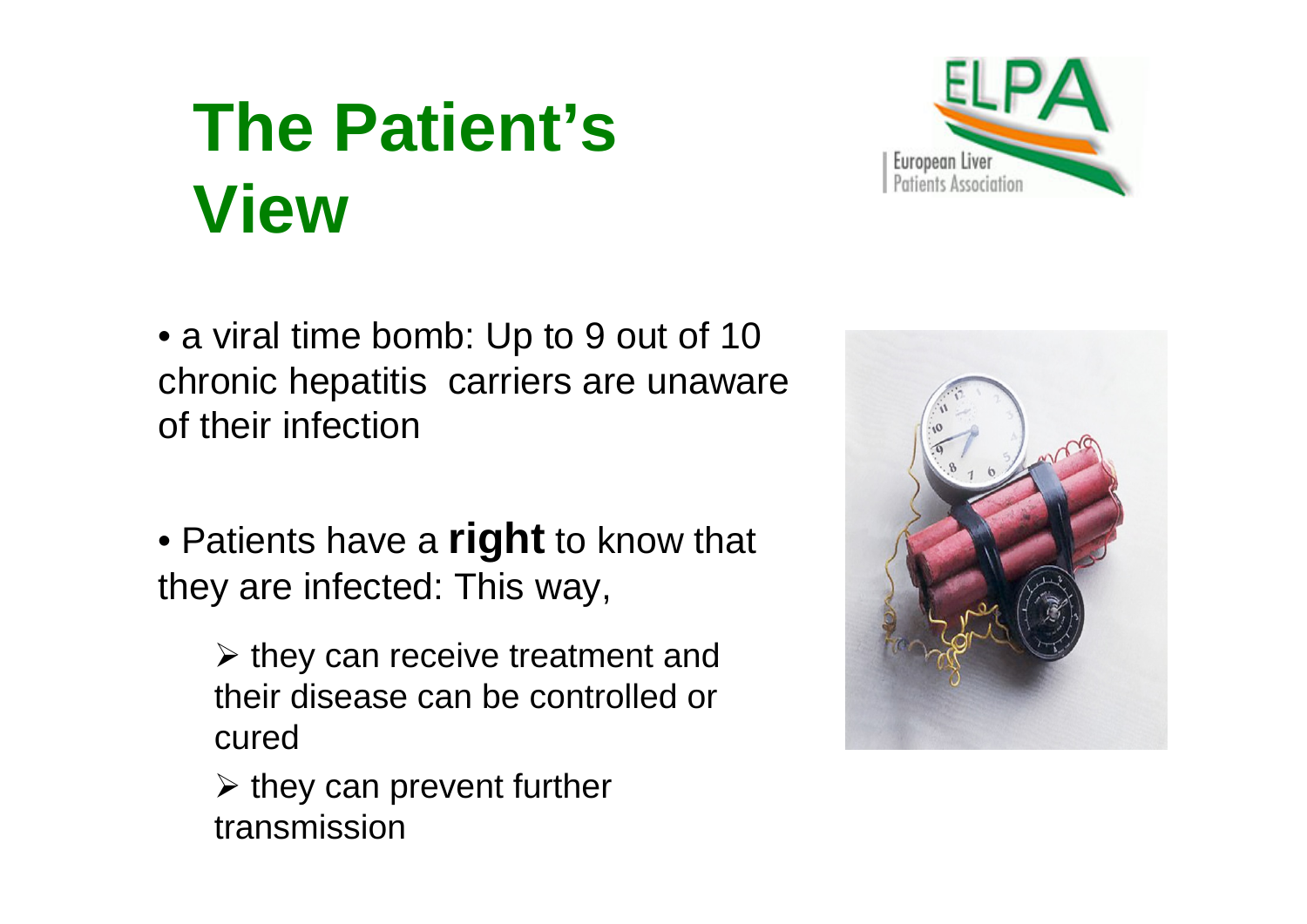# **ELPA's vision of screening**

## Two-fold approach:

- direct outreach to risk groups tailored and targeted to their needs
- promoting hepatitis-awareness amongst primary care professionals
- $\rightarrow$  Increase number of diagnosed patients



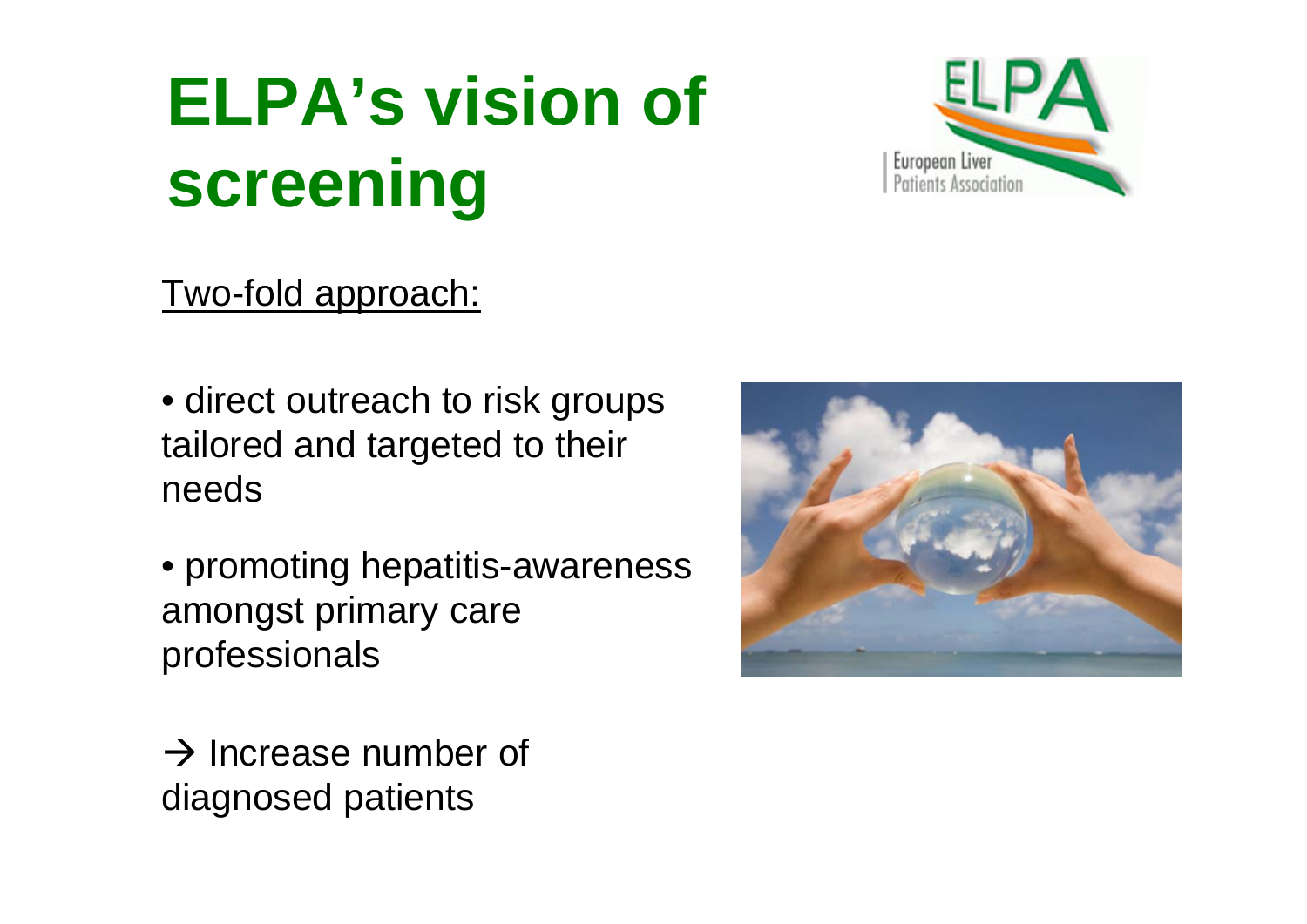# **EU policy activities to promote screening**

Overarching goal:

## **Council Recommendation on Hepatitis B and C**

## Important steps:

- Written Declaration on Hepatitis C
- EASL/ELPA Expert Recommendations

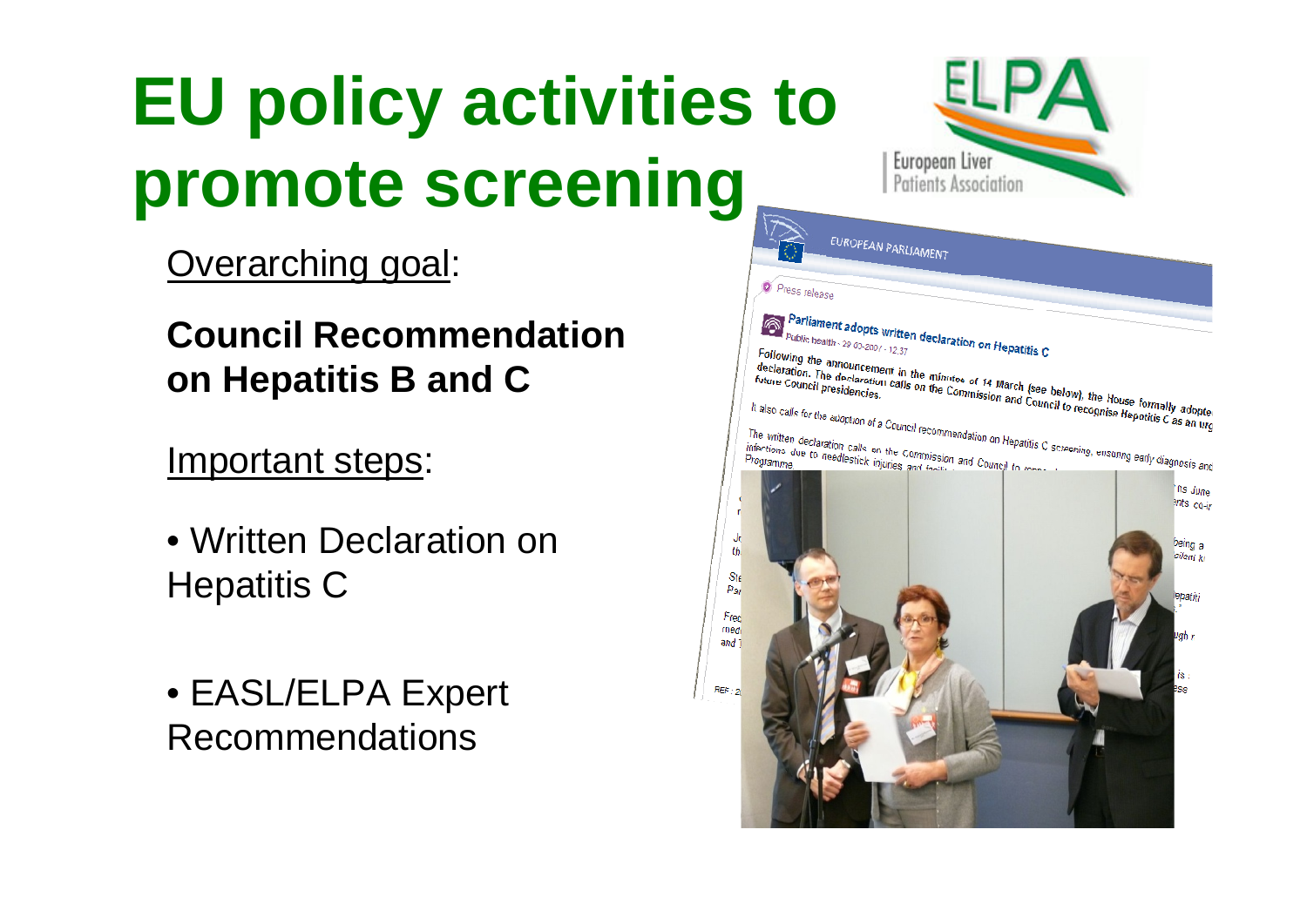

## **Which Risk Groups to target**



**The definition of high risk groups is an essential tool in designing targeted screening programmes for viral hepatitis.** 

- •Persons with elevated liver enzymes and/or clinical sign of hepatitis
- •Patients with liver cirrhosis or fibrosis
- •Patients with hepatocellular carcinoma
- •People who share or have ever shared needles (injecting drug users)
- •People with long-term imprisonment history
- •People who are undergoing or have undertaken hemodialysis
- •Men who have sew with men or heterosexual persons with multiple sex partners
- •People with HIV or HCV infection
- •Families and household members or sexual partners of persons infected with HBV
- Patients and staff in psychiatric institutions or residents of welfare institutions for mentally disabled persons
- •Pregnant women and newborns of HBV-infected mothers
- •Recipients of organ transplants and blood products
- •Blood and organ donors
- •Patients before or during immunosuppressive treatment or chemotherapy
- •Migrants from countries with high prevalence of Hepatitis B
- •Unvaccinated healthcare workers and public safety workers who undertake exposure-prone procedures.

#### High risk groups for Hepatitis B include: High risk groups for Hepatitis C include

- •Persons with elevated liver enzymes and/or symptoms of hepatitis •Patients with liver cirrhosis or fibrosis
- •People who share or have ever shared needles (injecting drug users) •People with long-term imprisonment history
- •People who are undergoing or have undertaken hemodialysis
- •People who have received repeated percutaneous injections
- •People who have had invasive medical and paramedical or dental work in countries with high prevalence or poor sterilisation procedures, such as use of multidose vials
- •People who received blood transfusions or other blood derived products outside the EU or before 1992 in the EU
- •People who received organs and tissues transplants outside the EU or before 1992 in the EU
- •Haemophiliacs who received concentrated coagulation factors before 1987
- •People with HIV infection
- •People who have used intra-nasal cocaine
- •People with body piercings if being performed in non hygienic environments
- •Children of HCV-infected mothers
- •Healthcare workers and public safety workers who undertake exposureprone procedures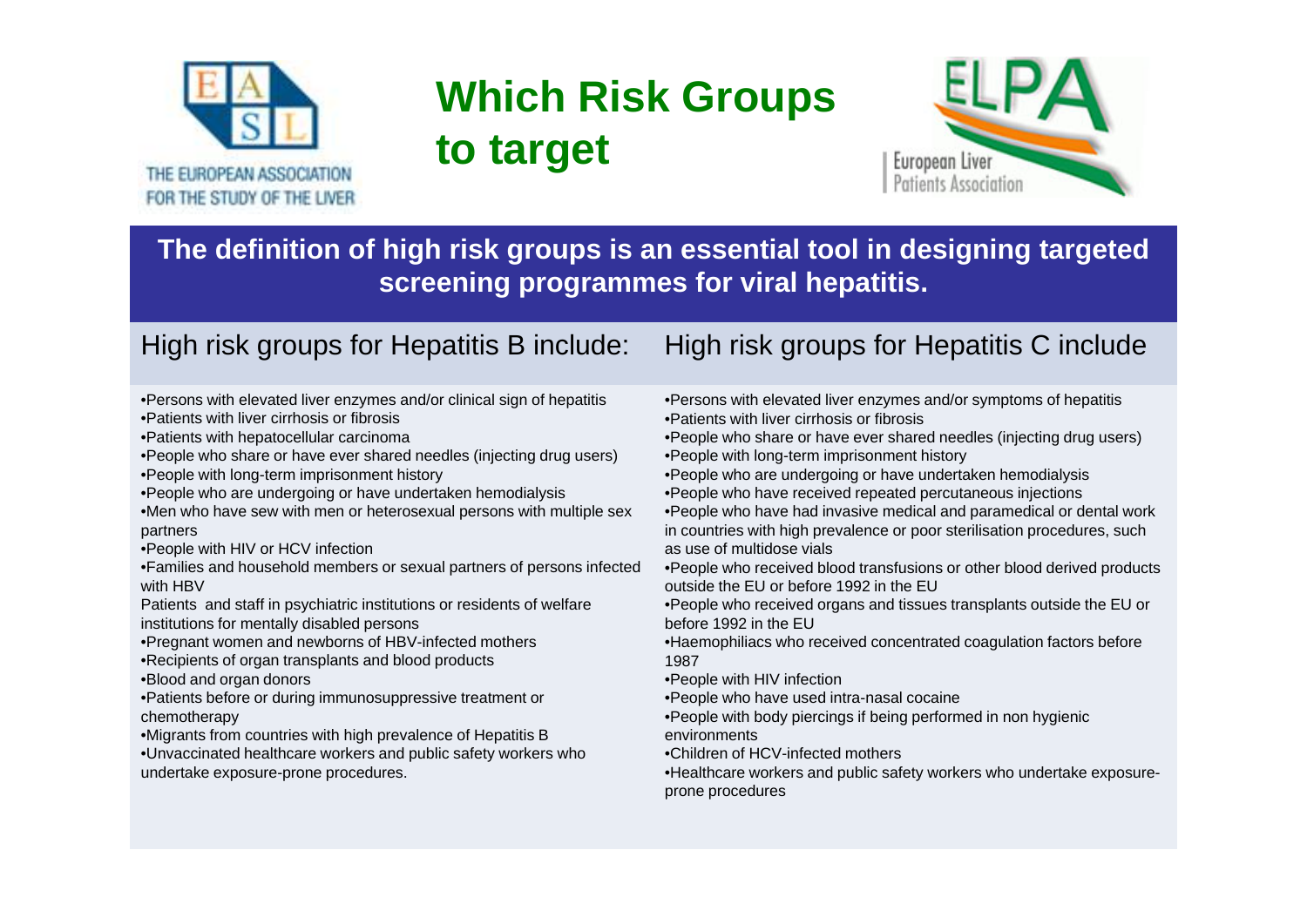# ELPA in the Cancer Partnership

- • More than 75 % of liver cancer are attributable to a prior Hepatitis infection.
- Liver cancer is one of few tumour types with rising incidence
- • Partnership: Focus on Cancer Prevention
- ELPA's goals:
	- liver cancer specifically acknowledged by the partnership
	- Hepatitis prevention (primary and secondary) should be recognised as important means to prevent liver cancer.



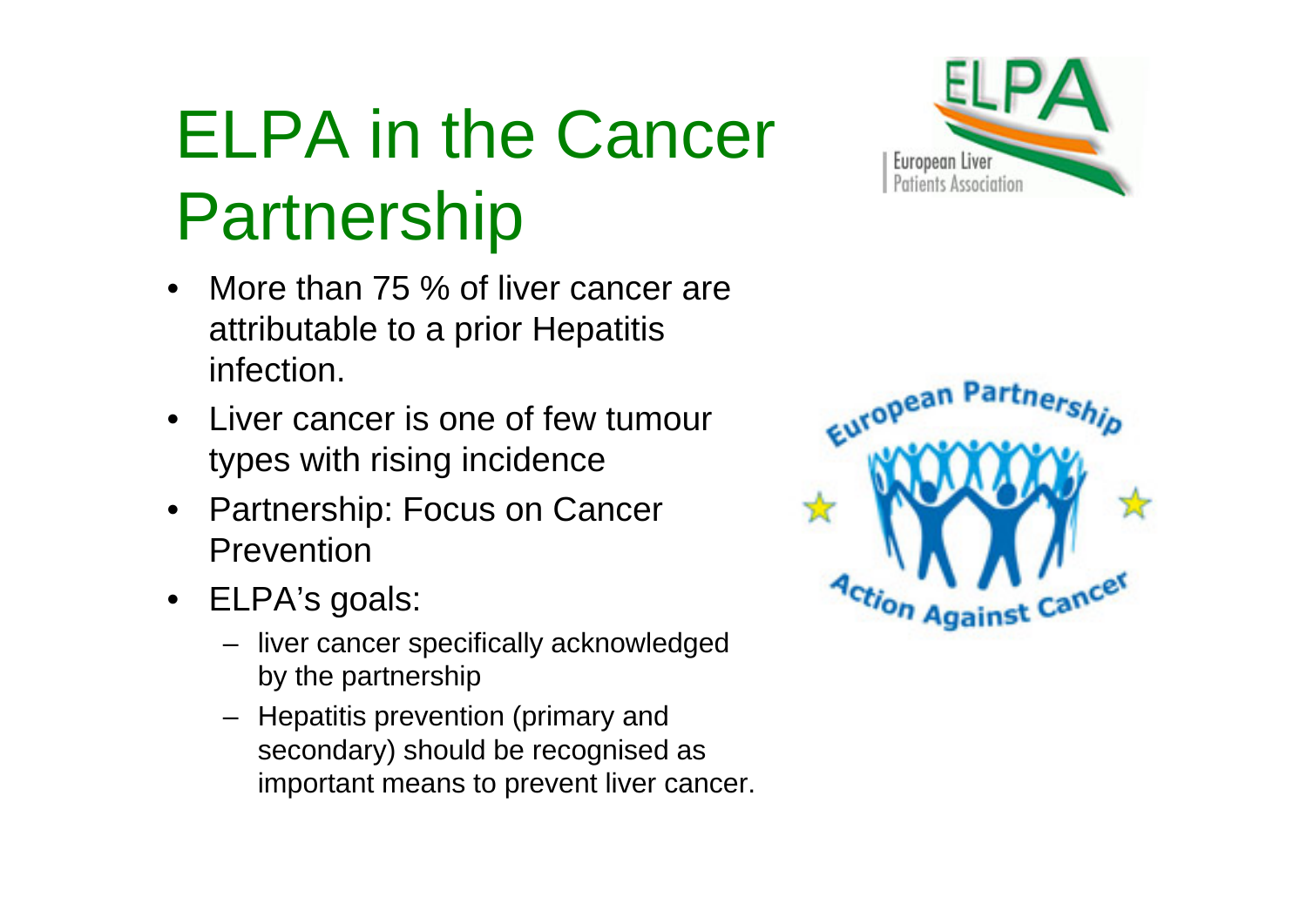# Patients need drugs and data to feel better



- Urgent need for reliable and comparable data across the EU
	- $\triangleright$  demonstrate the burden of the disease
	- $\triangleright$  establish risk-group specific screening as a cost-effective way to help curb this burden